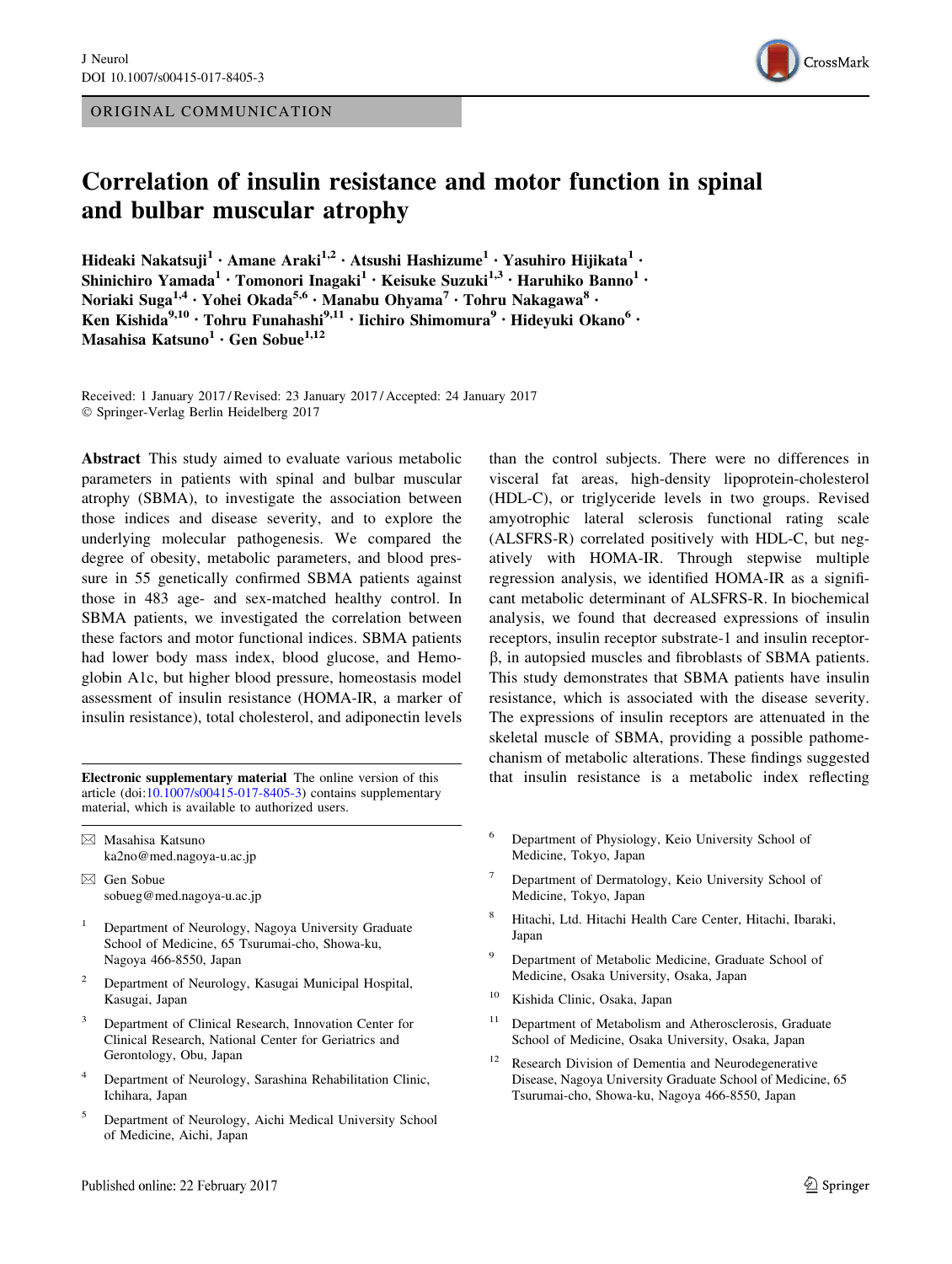disease severity and pathogenesis as well as a potential therapeutic target for SBMA.

Keywords Spinal and bulbar muscular atrophy · SBMA · Insulin resistance - Insulin receptor

# Introduction

Spinal and bulbar atrophy (SBMA) is a hereditary neuromuscular disease characterized by slowly progressive muscle atrophy and weakness [[1,](#page-7-0) [2\]](#page-7-0). SBMA is caused by the expansion of a CAG trinucleotide repeat encoding a polyglutamine tract in the androgen receptor (AR) gene [\[3](#page-7-0), [4](#page-7-0)]. Neuropathological hallmark is loss of lower motor neuron accompanied by nuclear accumulation of the polyglutamine-expanded AR protein, whereas muscle pathology shows both neurogenic and myopathic changes [\[5](#page-7-0), [6](#page-7-0)]. In addition to neuromuscular symptoms, the patients with SBMA display signs of androgen insensitivity, such as gynecomastia and reduced fertility, suggesting loss of native function of AR [\[7](#page-7-0)]. Furthermore, they often demonstrate metabolic alterations, including abdominal obesity, glucose intolerance, and dyslipidemia [\[8](#page-7-0), [9](#page-7-0)].

Metabolic factors are known to play a role in the etiology and progression of various diseases, including neurodegenerative diseases. For example, diabetes is associated with an increased risk of Alzheimer's disease and Parkinson's disease [\[10](#page-7-0), [11\]](#page-7-0). With respect to lipid metabolism, hyperlipidemia accelerates memory impairment in Alzheimer's disease [\[10](#page-7-0)]. Hypermetabolism has been well characterized in amyotrophic lateral sclerosis (ALS), as the patients show elevated levels of glucose and lipids that negatively associate with disease progression in this disease [[12,](#page-7-0) [13\]](#page-7-0). These findings suggest that appropriate management of glucose and lipid metabolism leads to improvement of prognosis of neurodegenerative disorders. However, the relationship between metabolic disturbances and neurological deficits remains elusive in SBMA. The aims of this study were to evaluate various metabolic parameters in patients with SBMA, to investigate the association between those indices and disease severity, and to explore the underlying molecular pathogenesis.

# Methods

# Standard protocol approvals, registrations, and patient consents

This study adhered to the Ethics Guidelines for Human Genome/Gene Analysis Research and those for Medical and Health Research Involving Human Subjects endorsed by the Japanese government, and was approved by the Ethics Committees of Nagoya University Graduate School of Medicine and Hitachi Health Care Center. All participants provided written informed consent. The collection of autopsied human tissues and their use for this study was also approved by the Ethics Committee of Nagoya University Graduate School of Medicine, and written informed consent was obtained from the subjects' next of kin. Human skin fibroblasts were obtained via biopsy from SBMA patients with written informed consents. We also obtained control fibroblast lines from the Japanese Collection of Research Bioresources Cell Bank (TIG114) [[14\]](#page-7-0) and Kurabo Industries Ltd. All of the experimental procedures associated with human fibroblasts were approved by the ethics committee of the Keio University School of Medicine (approval No. 20080016), the ethics committee of the Aichi Medical University School of Medicine (approval No. 14-004), and the ethics committee of the Nagoya University, School of Medicine (approval No. 1226). Experimental procedures involving human subjects were conducted in conformance with the principles expressed in the Declaration of Helsinki.

#### Participants

We studied 55 consecutive male patients with SBMA undergoing no specific treatment and 483 age-matched healthy male subjects as controls (Table [1](#page-2-0)). We included genetically confirmed male Japanese SBMA subjects with more than one of the following symptoms: muscle weakness, muscle atrophy, or bulbar palsy. The subjects were excluded if they met any of the following criteria: (1) severe complications, such as malignancy; (2) other neurological complications; (3) taken hormonal agents within 48 weeks before informed consent; or (4) participated in any other clinical trials before informed consent. All subjects were outpatients and were followed in Nagoya University Hospital. The data were collected between February 2012 and January 2013.

The healthy control subjects were employees who underwent a health checkup in year 2010 at Hitachi Ltd., Ibaraki Prefecture, Japan.

# Evaluation of disease severity and serological parameters

We evaluated the disease severity of SBMA using the following functional parameters in this study: the revised amyotrophic lateral sclerosis functional rating scale (ALSFRS-R), modified Norris scale (Limb Norris score), and modified quantitative myasthenia gravis (QMG) score, all of which have been validated in SBMA patients [\[9](#page-7-0), [15](#page-7-0)]. We defined the onset of disease as the time when muscle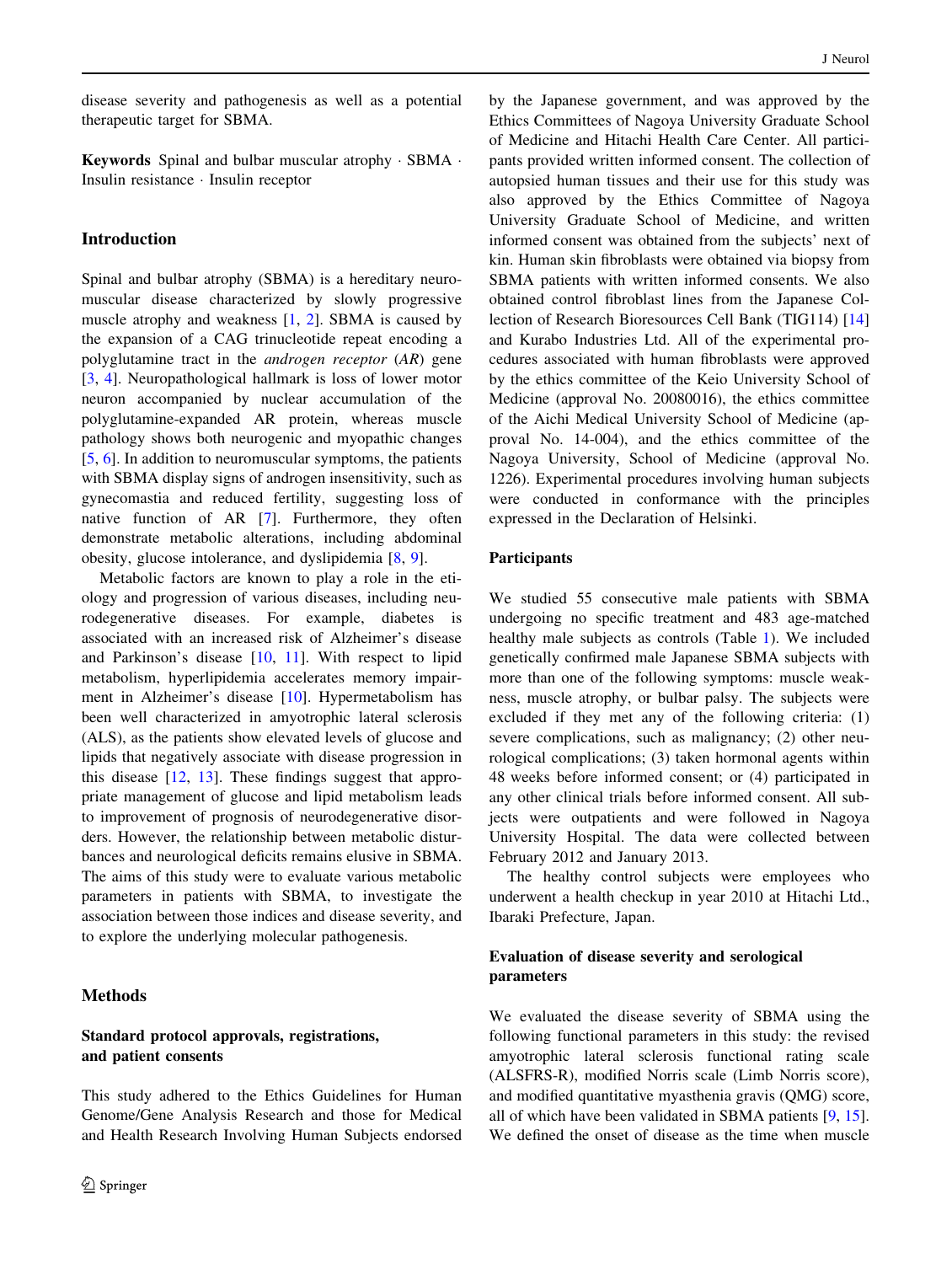<span id="page-2-0"></span>Table 1 Clinical and genetic features of patients with SBMA and control subjects

|                                                    | SBMA $(n = 55)$  | Control $(n = 483)$ | $p$ value |
|----------------------------------------------------|------------------|---------------------|-----------|
| Age (years)                                        | $51.1 \pm 9.6$   | $53.2 \pm 8.8$      | 0.100     |
| Disease duration (years)                           | $7.1 \pm 3.8$    |                     |           |
| CAG repeat length in AR gene                       | $48.1 \pm 3.2$   |                     |           |
| BMI $(kg/m^2)$                                     | $22.7 \pm 3.6$   | $24.2 \pm 3.0$      | 0.005     |
| Subcutaneous fat area (SFA) $\text{(cm}^2\text{)}$ | $144.4 \pm 58.0$ | $137.6 \pm 55.4$    | 0.391     |
| Visceral fat area (VFA) $\text{(cm}^2\text{)}$     | $122.1 \pm 61.4$ | $128.2 \pm 52.0$    | 0.414     |
| $SBP$ (mmHg)                                       | $134.4 \pm 15.3$ | $122.7 \pm 11.5$    | < 0.001   |
| $DBP$ (mmHg)                                       | $84.0 \pm 9.7$   | $78.2 \pm 7.5$      | < 0.001   |
| Glucose $(mg/dL)$                                  | $103.7 \pm 14.7$ | $109.7 \pm 18.2$    | 0.018     |
| HbA1c $(\%)$                                       | $5.6 \pm 0.4$    | $5.8 \pm 0.6$       | 0.042     |
| IRI (mIU/L)                                        | $9.9 \pm 9.3$    | $6.7 \pm 4.5$       | $0.001$   |
| HOMA-IR                                            | $2.6 \pm 2.7$    | $1.8 \pm 1.3$       | $0.001$   |
| $TC$ (mg/dL)                                       | $214.9 \pm 32.7$ | $204.9 \pm 32.3$    | 0.032     |
| $TG$ (mg/dL)                                       | $145.3 \pm 8.4$  | $141.5 \pm 95.8$    | 0.775     |
| HDL-C (mg/dL)                                      | $59.6 \pm 16.5$  | $56.1 \pm 12.8$     | 0.067     |
| AST (IU/L)                                         | $43.6 \pm 15.3$  | $24.6 \pm 9.9$      | < 0.001   |
| ALT (IU/L)                                         | $51.4 \pm 25.7$  | $28.1 \pm 18.3$     | $0.001$   |
| $\gamma$ GTP (IU/L)                                | $38.1 \pm 36.5$  | $52.4 \pm 49.9$     | 0.041     |
| Uric acid (mg/dL)                                  | $6.0 \pm 1.3$    | $6.1 \pm 1.2$       | 0.743     |
| Creatinine (mg/dL)                                 | $0.45 \pm 0.11$  | $0.88 \pm 0.13$     | $0.001$   |
| Adiponectin $(\mu g/mL)$                           | $9.4 \pm 3.6$    | $6.6 \pm 3.4$       | < 0.001   |
|                                                    |                  |                     |           |

Data are shown as mean  $\pm$  SD

Data with stastistical significance are shown in bold

AR androgen receptor, BMI body mass index, SBP systolic blood pressure, DBP diastolic blood pressure, IRI immuno-reactive insulin, HOMA-IR the homeostasis model assessment of insulin resistance, TC total cholesterol, TG triglyceride, HDL-C high-density lipoprotein-cholesterol, AST aspartate aminotransferase, ALT alanine aminotransferase,  $\gamma$ -GTP  $\gamma$ -glutamyltranspeptidase

weakness began, but not when tremor of the fingers appeared.

Height (m) and weight (kg) were measured in the standing position and body mass index (BMI) was calculated  $[$  = weight (kg)/height  $(m)^2$ ]. Systolic blood pressure (SBP) and diastolic blood pressure (DBP) were measured in the sitting position to the nearest mmHg. Venous blood samples were collected for measurements of blood glucose, hemoglobin A1c (HbA1c), immune-reactive insulin (IRI), total cholesterol (TC), triglyceride (TG), high-density lipoprotein-cholesterol (HDL-C), aspartate aminotransferase (AST), alanine aminotransferase (ALT), and  $\gamma$ -glutamyl transpeptidase ( $\gamma$ -GTP), uric acid, and creatinine, while the subject was in the sitting position after more than 12 h of fasting. The serum levels of testosterone, luteinizing hormone (LH), and sex hormone-binding globulin (SHBG) were measured with chemiluminescent immune assay. The serum levels of adiponectin were measured with a sandwich enzyme-linked immunosorbent assay system (Adiponectin Enzyme-Linked ImmunoSorbent Assay Kit; Otsuka Pharmaceutical, Tokushima, Japan). The homeostasis model assessment of insulin resistance (HOMA-IR) was calculated using the following formula: HOMA-IR (milliunits per liter  $\times$  milligrams per deciliter) = [(fasting IRI  $\times$  fasting glucose)/405] [[16,](#page-7-0) [17](#page-7-0)]. Androgen sensitivity index (ASI) was calculated using the following formula: ASI  $(IU \times nmol/l^2) = Testos$ terone  $\times$  LH [[18\]](#page-7-0). Visceral fat area (VFA) and subcutaneous fat area (SFA) were measured automatically using commercial software on CT scans taken at the umbilical level in a supine position  $(cm<sup>2</sup>)$ .

#### Immunoblotting

We analyzed autopsied skeletal muscle specimens of four genetically diagnosed SBMA subjects and four sex- and age-matched control subjects  $(73.0 \pm 4.8 \text{ and}$  $71.0 \pm 4.8$  years old at the time of death, respectively). Pathologic diagnoses of the controls were dementia with Lewy bodies ( $n = 2$ ), familial Parkinson's disease ( $n = 1$ ), and progressive supranuclear palsy  $(n = 1)$ . Dermal fibroblasts were collected at biopsy from three SBMA patients [[14\]](#page-7-0). With regard to healthy control human skin fibroblasts, we obtained one line from the Japanese Collection of Research Bioresources Cell Bank and purchased two lines from Kurabo Industries Ltd. Fibroblasts were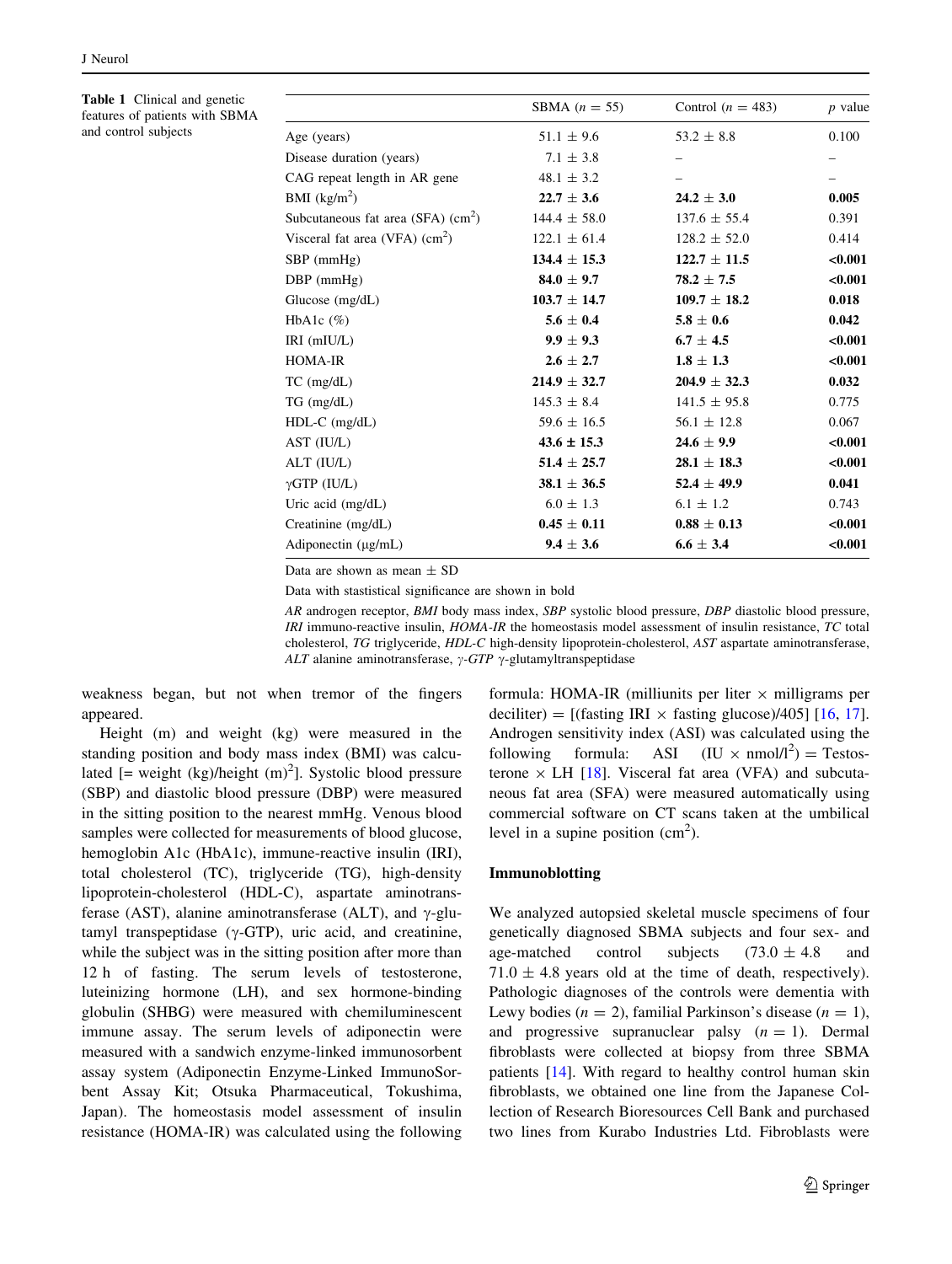cultured in Dulbecco's modified Eagle's medium (DMEM) containing 10% fetal bovine serum. Media was changed to DMEM containing 0.1% fatty acid free bovine serum albumin for 12 h and then collected for immunoblotting. These specimens were homogenized in CelLytic lysis buffer (Sigma-Aldrich, St. Louis, MO, USA) containing with Halt Protease and Phosphatase Inhibitor Cocktails (Thermo Scientific, Waltham, MA, USA). Homogenates were then centrifuged at 2500 g for 20 min at  $4^{\circ}$ C. Equal amounts of protein were separated by 5–20% SDS–PAGE gels and transferred to Hybond-P membranes (GE Healthcare, Piscataway, NJ, USA) as described previously [\[19](#page-7-0)]. Immunoblot analysis was performed with the following primary antibodies: insulin receptor substrate-1 (IRS-1) (1:2000, Cell Signaling Technology, #2390); insulin receptor  $\beta$  (IR $\beta$ ) (1:2000, Cell Signaling Technology, #3025); or glyceraldehyde 3-phosphate dehydrogenase (GAPDH) (1:5000, Cell Signaling Technology, #2118). This step was followed by incubation with secondary antibody conjugated with horseradish peroxidase at a 1:3000 dilution. The ECL Plus system (GE Healthcare) was used for detection of the protein signal. An LAS-3000 imaging system (Fujifilm, Tokyo, Japan) was used to produce digital images. The signal intensities of the independent blots were quantified using the IMAGE GAUGE software version 4.22 (Fuji) and expressed in arbitrary units as described previously [[19\]](#page-7-0).

#### Statistical analysis

The positively skewed variables,  $\gamma GTP$  and HOMA-IR, were log-transformed for analysis. Differences between two groups were evaluated by unpaired Student's t test. The relationship between two continuous variables was analyzed using Spearman's correlation coefficients. For multivariate analysis, stepwise multiple linear regression was performed. In all cases,  $p$  values  $\leq 0.05$  were considered statistically significant. All statistical analyses were performed with The Statistical Package for Social Sciences (version 23.0, SPSS Japan, Tokyo, Japan).

## Result

# Clinical and genetic features of SBMA patients and control subjects

The baseline characteristics of the SBMA patients and the healthy control subjects are summarized in Table [1](#page-2-0). As for the SBMA patients, the mean duration of disease period was 7.1 years, suggesting that they were mild-to-moderate grade cases [\[8](#page-7-0), [9\]](#page-7-0). The mean CAG repeat length of SBMA patients in this study was similar to the previous studies [\[9](#page-7-0)].

The SBMA patients had lower BMI, Glucose, HbA1c,  $\gamma$ GTP, and creatinine levels than the controls. By contrast, blood pressures, an insulin resistance index HOMA-IR, TC, AST, ALT, and adiponectin levels were higher in SBMA. The HDL-C levels tended to be higher in the SBMA patients, although the difference from the controls was not statistically significant. There were no differences between the groups with regard to age, VFA, SFA, or TG levels.

# Relationship between motor severity and metabolic features in SBMA patients

To investigate the metabolic features that are associated with disease severity, we investigated the correlations between ALSFRS-R and various clinical parameters (Table 2). ALSFRS-R was positively correlated with HDL-C, and negatively with Log HOMA-IR, VFA, TG, AST, and ALT. Stepwise multiple regression analysis identified Log HOMA-IR as a significant determinant of ALSFRS-R (Table 2; Fig. [1](#page-4-0)). Log HOMA-IR also had correlations with Limb Norris Score and modified QMG Score (Fig. [1](#page-4-0)).

Table 2 Correlation between ALSFRS-R and metabolic features in SBMA patients

| ALSFRS-R          |          | Univariate       |          | Multivariate           |  |  |
|-------------------|----------|------------------|----------|------------------------|--|--|
|                   | r        | $\boldsymbol{p}$ | β        | $\boldsymbol{p}$       |  |  |
| BMI               | $-0.133$ | 0.334            |          |                        |  |  |
| SFA               | $-0.199$ | 0.145            |          |                        |  |  |
| <b>VFA</b>        | $-0.304$ | 0.024            |          |                        |  |  |
| SBP               | $-0.009$ | 0.947            |          |                        |  |  |
| DBP               | $-0.018$ | 0.898            |          |                        |  |  |
| Glucose           | $-0.248$ | 0.068            |          |                        |  |  |
| HbA1c             | $-0.205$ | 0.133            |          |                        |  |  |
| Log HOMA-IR       | $-0.435$ | 0.001            | $-0.435$ | < 0.001                |  |  |
| ТC                | 0.131    | 0.339            |          |                        |  |  |
| TG                | $-0.291$ | 0.031            | $-0.169$ | 0.199                  |  |  |
| HDL-C             | 0.362    | 0.007            | 0.201    | 0.153                  |  |  |
| AST               | $-0.310$ | 0.021            |          |                        |  |  |
| ALT               | $-0.328$ | 0.014            | $-0.174$ | 0.207                  |  |  |
| $Log \gamma GTP$  | 0.075    | 0.584            |          |                        |  |  |
| Total adiponectin | 0.169    | 0.216            |          |                        |  |  |
| Testosterone      | 0.156    | 0.254            |          |                        |  |  |
| SHBG              | 0.186    | 0.174            |          |                        |  |  |
| ASI               | 0.162    | 0.237            |          |                        |  |  |
|                   |          |                  |          | Adjusted $r^2 = 0.174$ |  |  |

Significant level was set at  $p < 0.05$  (bold typeface)

SHBG sex hormone-binding globulin, ASI Androgen sensitivity index. It was calculated using the following formula: ASI (IU  $\times$  n $mol/l<sup>2</sup>$ ) = Testosterone  $\times$  LH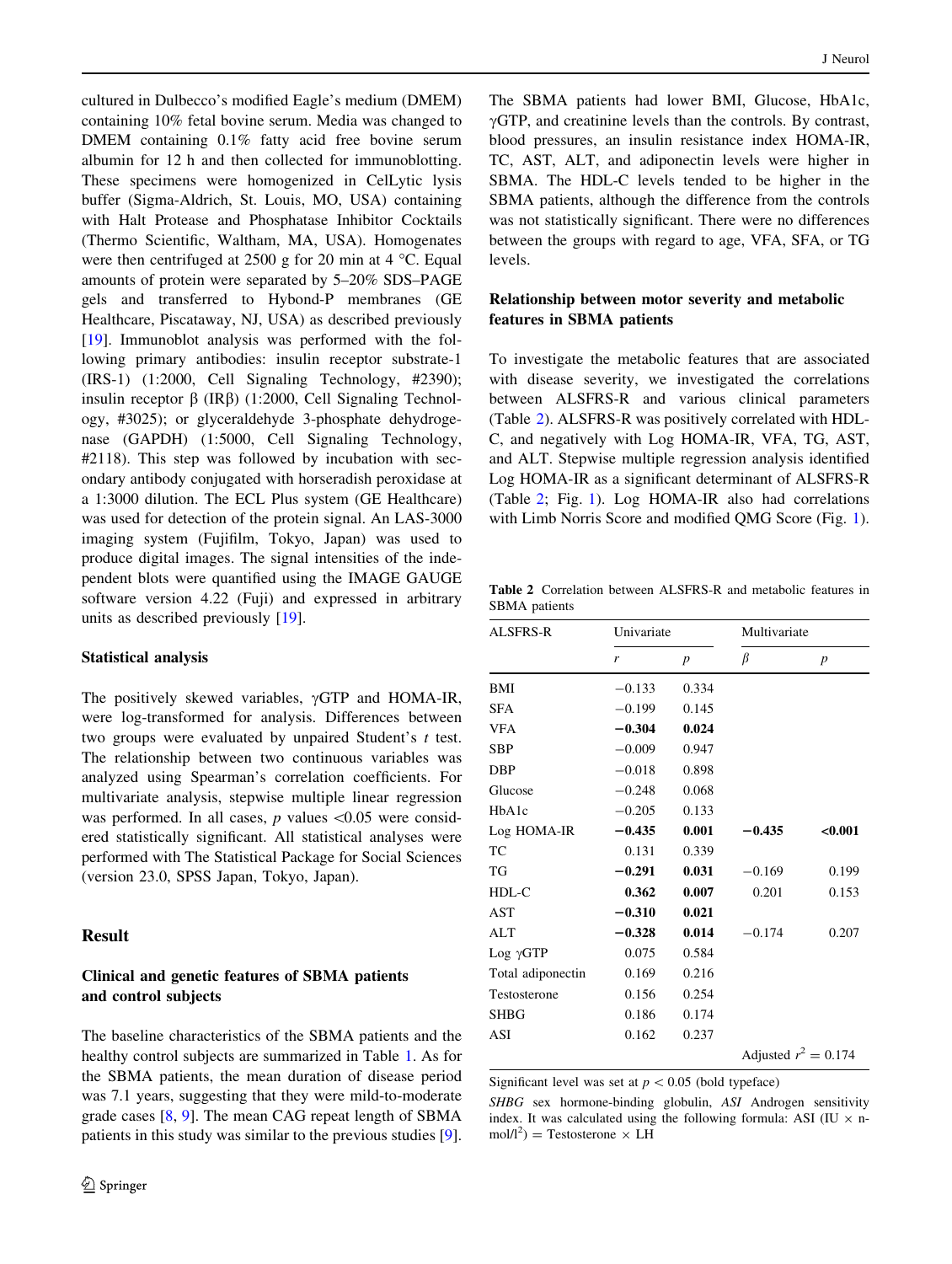<span id="page-4-0"></span>

Fig. 1 Correlation between HOMA-IR and motor function in SBMA patients. Simple correlations of log HOMA-IR with ALSFRS-R (a), Limb Norris score (b), and modified QMG score (c). Solid lines,

These findings suggest that insulin resistance is associated with the disease severity of SBMA.

## regression lines; Dotted lines, 95% confidence interval for the mean values. ALSFRS-R revised amyotrophic lateral sclerosis functional rating scale, mQMG modified quantitative myasthenia gravis score

# Loss-of-function of AR and insulin resistance in SBMA patients

#### Pathomechanism for insulin resistance of SBMA

To clarify the molecular basis for insulin resistance in SBMA patients, we analyzed the relationship between HOMA-IR and anthropometric and serological variables (Table 3). The results showed that Log HOMA-IR positively correlated with BMI, SFA, VFA, TG, ALT, and Log  $\gamma$ GTP, while it had negative correlations with HDL-C, testosterone, and adiponectin. Log HOMA-IR correlated with obesity-related indices (BMI, SFA, and VFA) in SBMA patients. Next, we performed a multivariate analysis of these variables (Table 3), in which we used analyzed BMI, SFA, and VFA separately, since they have strong correlation each other (Multivariate1, BMI; Multivariate2, SFA; and Multivariate3, VFA). The result identified BMI, SFA, VFA, and testosterone as significant determinants of Log HOMA-IR.

Table 3 Correlation between Log HOMA-IR and clinical features in SBMA patients

Although our analysis demonstrated that obesity-related variables correlated with the index of insulin resistance in SBMA patients, they did not show overt obesity in this study: BMI was lower in SBMA than in control subjects, and VFA, SFA, and TG were equivalent between the groups (Table [1\)](#page-2-0). These results suggested that there might be another primary mechanism for insulin resistance in SBMA. As reduction of AR function is shown to contribute to insulin resistance and metabolic disorders [[20\]](#page-7-0), we hypothesized that loss-of-function of AR could contribute to insulin resistance in SBMA. To verify this, we examined the relationship between the hormonal parameters, including androgen sensitivity index ASI, the product of LH and testosterone, which is shown to be elevated by negative feedback on the hypothalamic–pituitary–testicular axis when the subject has androgen insensitivity [\[18](#page-7-0)]. Although the frequency of androgen insensitivity was

| Log HOMA-IR      | Univariate |                  | Multivariate 1<br>(BMI) |                  | Multivariate 2<br>(SFA) |                  | Multivariate 3<br>(VFA) |                  |
|------------------|------------|------------------|-------------------------|------------------|-------------------------|------------------|-------------------------|------------------|
|                  | r          | $\boldsymbol{p}$ | B                       | $\boldsymbol{p}$ | β                       | $\boldsymbol{p}$ | $\beta$                 | $\boldsymbol{p}$ |
| BMI              | 0.680      | < 0.001          | 0.521                   | < 0.001          |                         |                  |                         |                  |
| <b>SFA</b>       | 0.634      | < 0.001          |                         |                  | 0.526                   | < 0.001          | -                       |                  |
| VFA              | 0.718      | < 0.001          | $\equiv$                |                  |                         |                  | 0.624                   | < 0.001          |
| TG               | 0.321      | 0.017            | 0.132                   | 0.220            | 0.195                   | 0.056            | 0.009                   | 0.931            |
| HDL-C            | $-0.474$   | < 0.001          | $-0.253$                | 0.013            | $-0.192$                | 0.093            | $-0.122$                | 0.251            |
| ALT              | 0.429      | 0.001            | 0.161                   | 0.101            | 0.208                   | 0.053            | 0.175                   | 0.072            |
| $Log \gamma GTP$ | 0.267      | 0.049            | $-0.025$                | 0.816            | 0.023                   | 0.841            | 0.038                   | 0.709            |
| Testosterone     | $-0.487$   | < 0.001          | $-0.253$                | 0.013            | $-0.294$                | 0.009            | $-0.259$                | 0.010            |
| Creatinine       | 0.149      | 0.279            | 0.125                   | 0.176            | 0.188                   | 0.061            | 0.128                   | 0.163            |
| Adiponectin      | $-0.352$   | 0.008            | $-0.167$                | 0.089            | $-0.138$                | 0.209            | $-0.079$                | 0.432            |
|                  |            |                  | Adjusted $r^2 = 0.557$  |                  | Adjusted $r^2 = 0.457$  |                  | Adjusted $r^2 = 0.558$  |                  |

Data with stastistical significance are shown in bold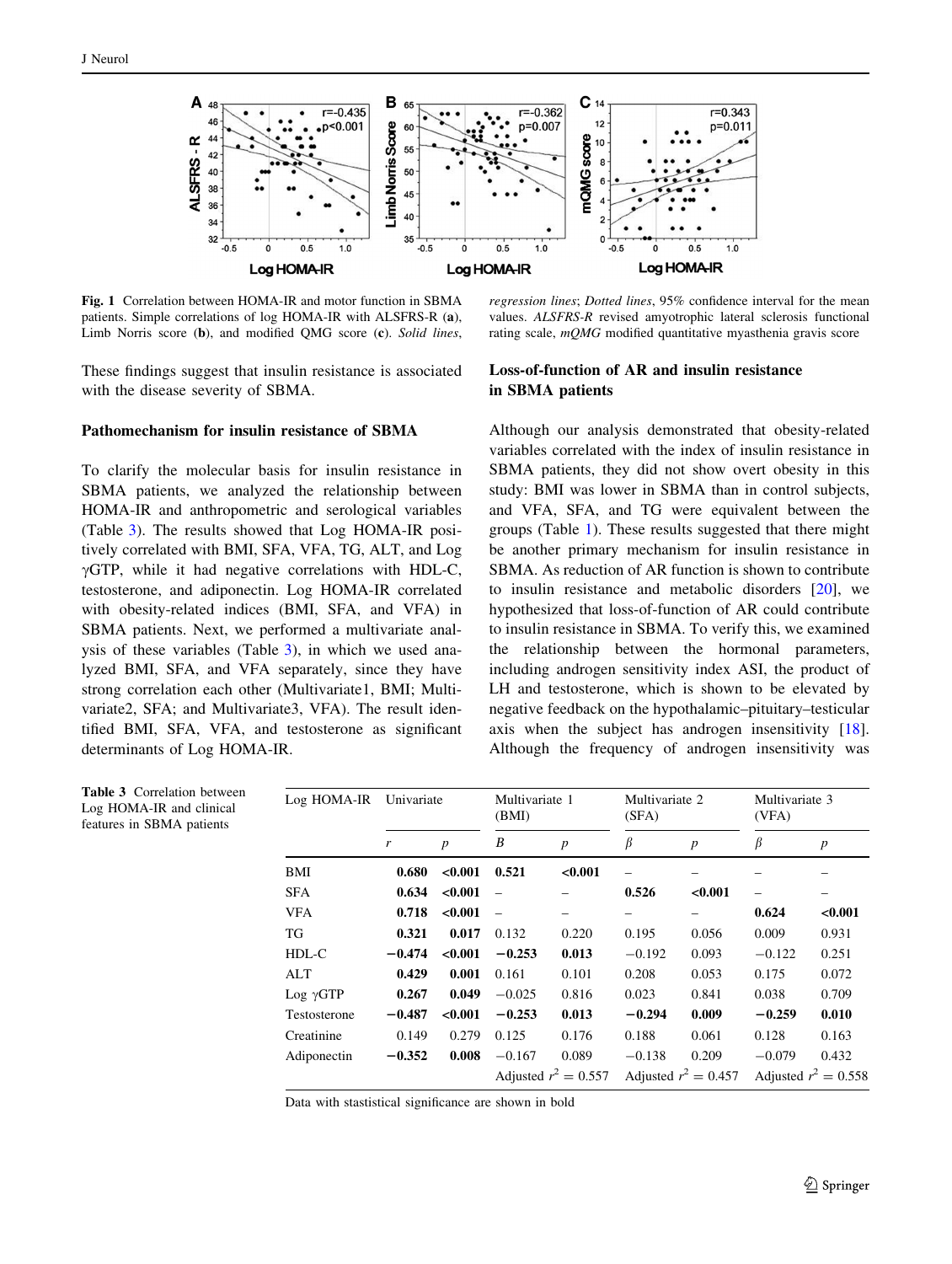similar to that in another SBMA cohort [[18\]](#page-7-0) (Supplementary Table 1), SHBG, testosterone, and ASI were inversely, rather than positively, correlated with Log HOMA-IR (Supplementary Table 2). The indices of androgen insensitivity also correlated with the increase of serum levels of adiponectin, an adipocytokine suppressing insulin resistance [\[21](#page-7-0)]. Therefore, our results do not indicate that androgen insensitivity is a primary cause of insulin resistance in SBMA, although we cannot exclude the possibility that loss-of-function of AR underlies the metabolic alteration.

## Insulin receptor protein levels in the skeletal muscle of SBMA patients

Recent basic and clinical studies have indicated primary involvement of skeletal muscle in the pathogenesis of SBMA [[15,](#page-7-0) [19,](#page-7-0) [22](#page-7-0), [23\]](#page-7-0). Although muscle atrophy induces insulin resistance  $[24]$  $[24]$ , we did not find a correlation of Log HOMA-IR with serum creatinine, a marker of muscle mass [\[9](#page-7-0), [15\]](#page-7-0), in our cohort of SBMA patients (Table [3](#page-4-0)). Next, we focused on the insulin receptor pathway in skeletal muscles of the patients. The decrease of the insulin receptor levels in the insulin responsive tissues is known to result in insulin resistance  $[25]$  $[25]$ . Therefore, to clarify the causes of insulin resistance in SBMA, we analyzed the protein expression of molecules that are involved in insulin receptor pathway, in autopsied skeletal muscles from SBMA patients and disease controls. The protein levels of Insulin Receptor  $\beta$  subunit (IR $\beta$ ) and Insulin receptor substrate 1 (IRS-1) in the autopsied specimens of SBMA patients were lower than those of control patients (Fig. 2a– c). Moreover, we observed similar alterations of  $IR\beta$  and IRS-1 protein expression in fibroblasts of SBMA patients (Fig. 2d–f). We also investigated other molecules, such as glucose transporter type 4 in autopsied specimens, but the expression levels of them were equivalent to the controls (data not shown). Taken together, these findings suggest that the decrease of the insulin receptor levels and eventual inhibition of insulin signaling in the skeletal muscle may contribute to insulin resistance in SBMA.

## Discussion

In this study, we showed that insulin resistance is intensified in SBMA patients. Moreover, the degree of insulin resistance was strongly correlated with the severity of motor dysfunction in SBMA. Decreased expression of insulin receptors in muscle appears to underlie the insulin resistance in SBMA.

Despite unequivocal resistance to insulin, serum glucose and HbA1c levels were not elevated in the patients with SBMA in this study. Normoglycemia with insulin resistance is often observed in prestage of type 2 diabetes mellitus as well as in abdominal obesity and heart failure



Fig. 2 Insulin receptor protein levels in the skeletal muscle and the skin fibroblasts of SBMA patients. Western blots showing the IRS-1 and  $IR\beta$  protein levels in human skeletal muscle (a) and quantitation of the expression levels of the proteins  $(n = 4)$  (**b**, **c**). Western blots

showing the IRS-1 and IR $\beta$  protein levels in human skin fibroblast cells (d) and quantitation of the expression levels  $(n = 3)$  (e, f). Data are shown as mean  $\pm$  SD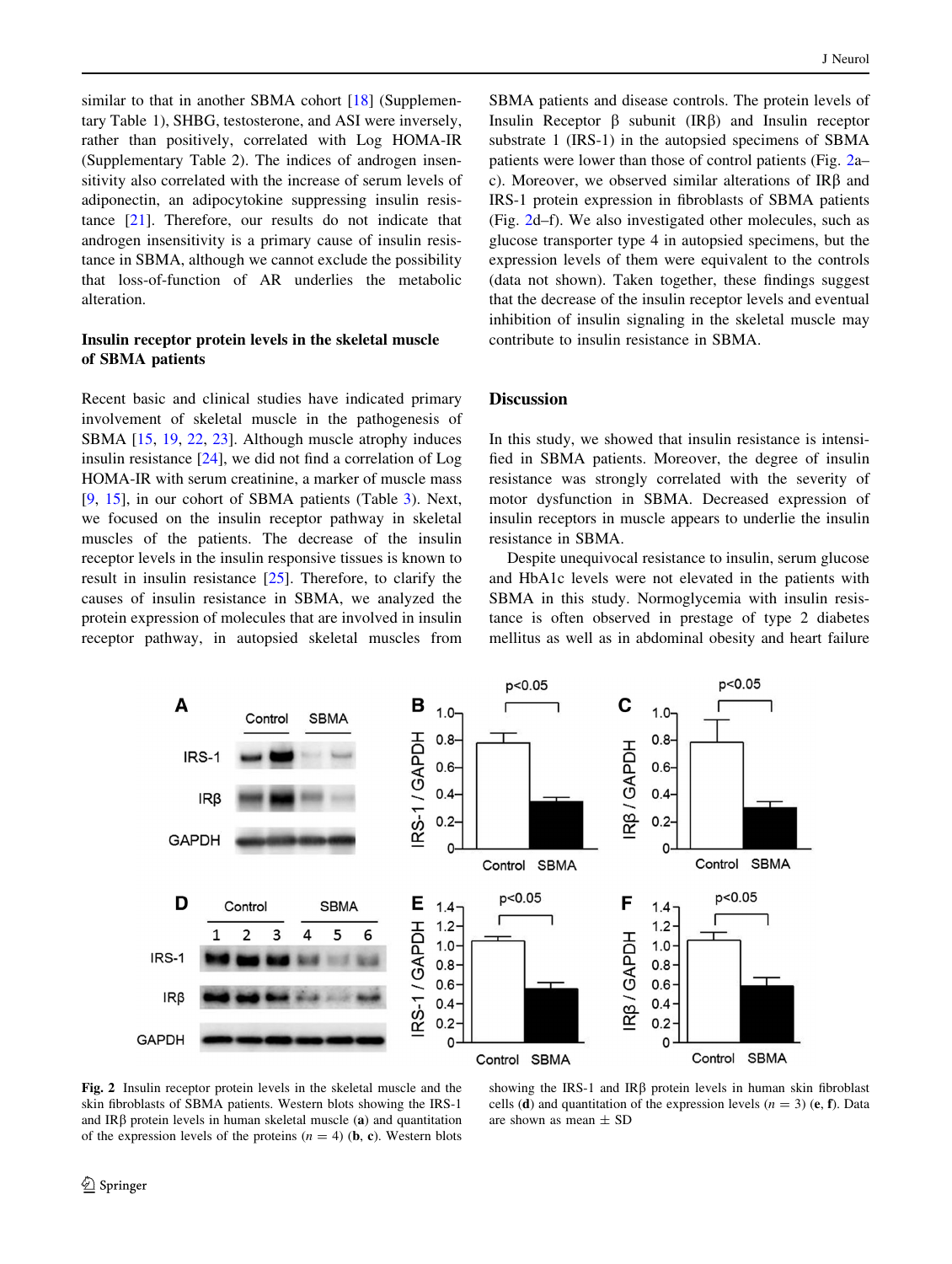[\[16](#page-7-0), [26\]](#page-7-0). In subjects with insulin resistance, hyperinsulinemia due to compensated insulin secretion from the pancreas often suppresses the elevation of serum glucose and HbA1c levels. In addition, adiponectin may also play a role for attenuation of glucose dysregulation in SBMA. Adiponectin is an adipocytokine which possesses anti-diabetic, anti-atherosclerotic, and anti-inflammatory properties [[27\]](#page-7-0). In this study, compared with controls, SBMA patients had higher adiponectin levels, which was associated with increased androgen insensitivity. Given that adiponectin levels are higher in women than in men and that androgens decrease adiponectin secretion from adipose tissue [\[28](#page-7-0)], it is conceivable that loss-of-function of AR may increase serum adiponectin levels, which further leads to attenuate glucose dysmetabolism, in SBMA.

Clinical and basic studies demonstrate tight relationships between insulin resistance and neurodegeneration. Alzheimer's disease and Parkinson's disease often accompany insulin resistance and glucose intolerance, which exacerbate the neurodegenerative process of the diseases [\[29](#page-7-0), [30](#page-7-0)]. In accord with our results, insulin resistance was also shown in other polyglutamine diseases. For instance, HOMA-IR was substantially elevated in patients with Huntington's disease and spinocerebellar ataxia type 1 [\[31](#page-7-0), [32\]](#page-7-0). Though the molecular mechanism by which insulin resistance modulates neurodegeneration has not been fully elucidated, several possible pathways have been proposed. The neurodegenerative diseases, including SBMA, are often associated with mitochondrial dysfunction, endoplasmic reticulum stress, inflammation, and metabolic alterations [[19,](#page-7-0) [33](#page-7-0)], all of which are also known to be enhanced by insulin resistance [\[30](#page-7-0)]. Decreased androgen signal is potent inducers of insulin resistance [\[20](#page-7-0), [34\]](#page-8-0). Although it is possible that loss of AR function affects insulin sensitivity in SBMA, we could not find valid association between HOMA-IR and indices of androgen insensitivity in the SBMA patients we examined. Muscle wasting is another possible cause of insulin resistance [\[24](#page-7-0)], particularly given that myopathic pathogenesis has been suggested in SBMA [[15,](#page-7-0) [19,](#page-7-0) [22](#page-7-0), [23](#page-7-0)]. However, we could not find correlation between HOMA-IR and serum creatinine, which reflects muscle mass  $[15]$  $[15]$ , in the SBMA patients. Instead, our analysis using fibroblasts and autopsied muscles demonstrated the decreased expression of insulin receptors,  $IR\beta$  and IRS-1, in SBMA. Given that the skeletal muscle-specific loss of insulin receptors results in insulin resistance in mice [[35\]](#page-8-0), our results suggest that insulin resistance in SBMA may stem from the downregulation of insulin receptors. As muscle disuse atrophy is shown to decrease muscular  $IR\beta$  and IRS-1 protein levels with concomitant c-Jun-NH2-terminal kinase (JNK) activation [[36\]](#page-8-0), decreased physical activity due to the disease progression may enhance insulin resistance in SBMA, the pathogenesis of which is also linked to hyperactivity of JNK pathway [\[37](#page-8-0)].

Nondiabetic older men with insulin resistance also have greater muscle mass loss than insulin-sensitive older men [\[38](#page-8-0)], suggesting that insulin resistance may play a role in the development of muscle atrophy. These findings imply that the restoration of insulin resistance may lead to amelioration of neurodegeneration. This view is supported by the observations that pioglitazone, a peroxisome proliferator-activated receptor- $\gamma$  agonist which increases insulin sensitivity, is known to ameliorate neurodegeneration in animal models of various diseases, including Huntington's disease, Parkinson's disease, ALS, and Alzheimer's disease [\[39–41](#page-8-0)]. Furthermore, pioglitazone has beneficial effects on the motor function and histopathological findings of an SBMA model mouse [[19\]](#page-7-0), suggesting the potential of this drug as a disease-modifying therapy for SBMA, though clinical trials are needed to verify the results of animal studies.

In conclusion, this study demonstrates that SBMA patients have insulin resistance, which is associated with the disease severity. The expressions of insulin receptors are attenuated in the skeletal muscle of SBMA, providing a possible pathomechanism of metabolic alterations. These findings suggested that insulin resistance is a metabolic index reflecting disease severity and pathogenesis as well as a potential therapeutic target for SBMA.

#### Compliance with ethical standards

Funding This work was supported by the Grant-in-Aids (KAKENHI) from the Ministry of Education, Culture, Sports, Science, and Technology of Japan (Nos. 26293206, 26670440, 2667043, 15K15337, and 16K15480) and a Grant from the Japan Agency for Medical Research and Development (AMED) (No. 15ek0109025).

Conflicts of interest Drs. Nakatsuji, Araki, Hashizume, Hijikata, Yamada, Inagaki, Suzuki, Banno, Suga, Ohyama, Nakagawa, and Shimomura report no disclosures.

Dr. Okada is supported by KAKENHI Grants from MEXT/JSPS, Japan (Nos. 25640038, 25110730, 15H04278, and 15H01568), a Grant from the Japan Agency for Medical Research and Development (AMED) (No. 15ek0109025, 15ek0109048, and 15ek0109165), and Grants from the Ministry of Welfare, Health, and Labor of Japan.

Dr. Kishida is supported in part by a Grant-in-Aid for Scientific Research on Innovative Areas (Research in a proposed research area) ''Molecular Basis and Disorders of Control of Appetite and Fat Accumulation'' (No. 22126008).

Dr. Funahashi is supported in part by a Grant-in-Aid for Scientific Research on Innovative Areas (Research in a proposed research area) ''Molecular Basis and Disorders of Control of Appetite and Fat Accumulation'' (No. 22126008). He is a member of the ''Department of Metabolism and Atherosclerosis'', a sponsored course endowed by Kowa Co. Ltd. The company has a scientific officer who oversees the program.

Dr. Okano is a founder scientist of SanBio Co. Ltd and K Pharma Co. Ltd. He is supported by the Program for Intractable Disease Research Utilizing Disease-specific iPS Cells funded by the Japan Science and Technology Agency (JST)/Japan Agency for Medical Research and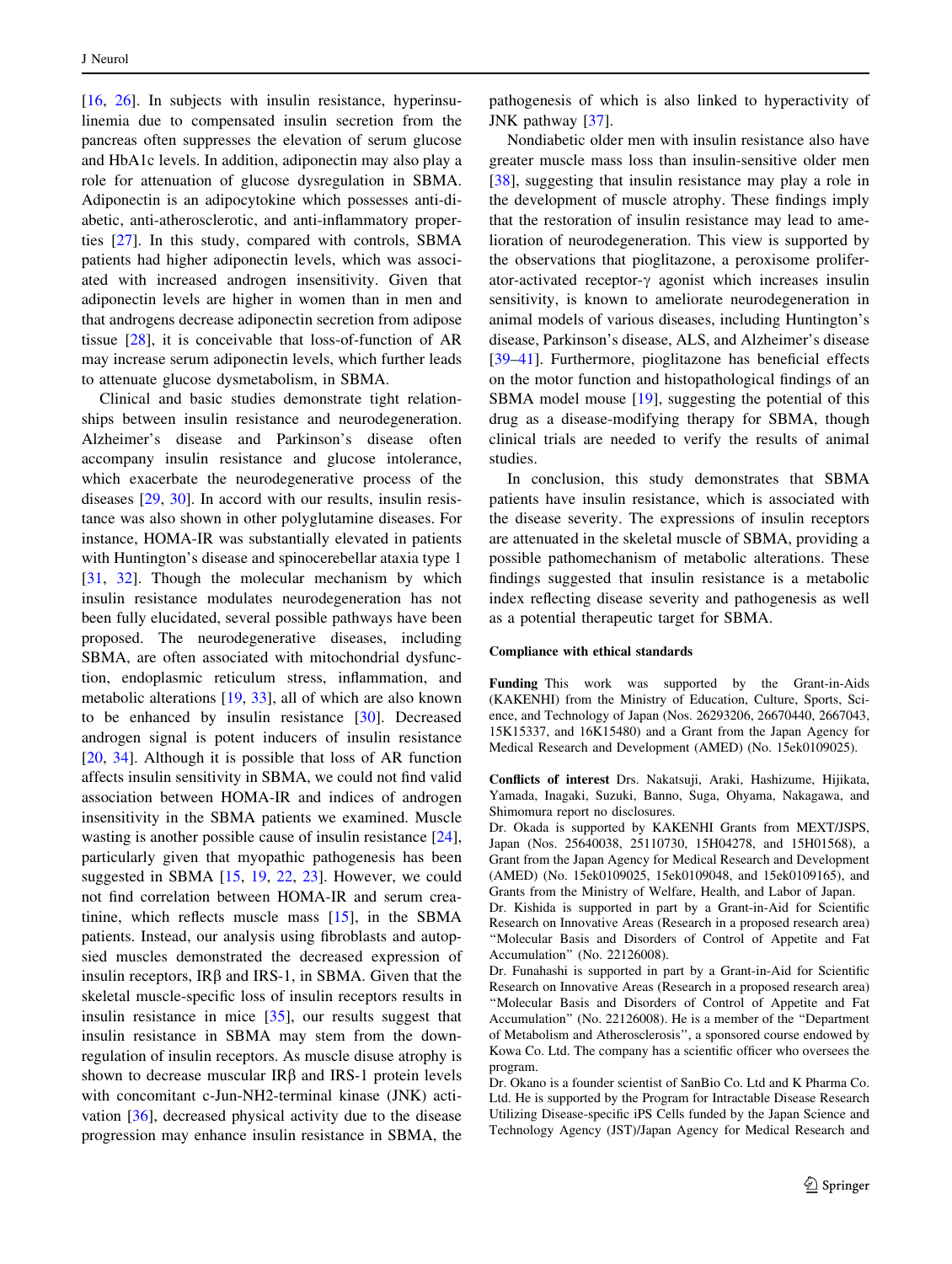<span id="page-7-0"></span>Development (AMED).

Dr. Katsuno is supported by KAKENHI Grants from MEXT/JSPS, Japan (Nos. 26293206, 26670440, 2667043, 15K15337, and 16K15480) and a Grant from the Japan Agency for Medical Research and Development (AMED) (No. 15ek0109025 and 15ek0109165).

Dr. Sobue serves as a scientific advisory board member for the Kanae Science Foundation for the Promotion of Medical Science, Naito Science Foundation; an advisory board member of Brain; and an editorial board member of Degenerative Neurological and Neuromuscular Disease, the Journal of Neurology, and Amyotrophic Lateral Sclerosis and Frontotemporal Degeneration. He is supported by KAKENHI Grants from MEXT/JSPS, Japan (Nos. 26117001); Grants from the Japan Science and Technology Agency; Grants from the Japan Agency for Medical Research and Development (AMED) (Nos. 15ek0109025, 15ek0109048, and 15ek0109165); and Grants from the Ministry of Welfare, Health, and Labor of Japan.

Ethical standards This study was performed in accordance with the ethical standards laid down in the 1964 Declaration of Helsinki and its later amendments.

#### References

- 1. Katsuno M, Tanaka F, Adachi H et al (2012) Pathogenesis and therapy of spinal and bulbar muscular atrophy (SBMA). Prog Neurobiol 99:246–256
- 2. Giorgetti E, Lieberman AP (2016) Polyglutamine androgen receptor-mediated neuromuscular disease. Cell Mol Life Sci 73(21):3991–3999
- 3. La Spada AR, Wilson EM, Lubahn DB et al (1991) Androgen receptor gene mutations in X-linked spinal and bulbar muscular atrophy. Nature 352:77–79
- 4. Katsuno M, Adachi H, Kume A et al (2002) Testosterone reduction prevents phenotypic expression in a transgenic mouse model of spinal and bulbar muscular atrophy. Neuron 35:843–854
- 5. Adachi H, Katsuno M, Minamiyama M et al (2005) Widespread nuclear and cytoplasmic accumulation of mutant androgen receptor in SBMA patients. Brain 128:659–670
- 6. Soraru` G, D'Ascenzo C, Polo A et al (2008) Spinal and bulbar muscular atrophy: skeletal muscle pathology in male patients and heterozygous females. J Neurol Sci 264:100–105
- 7. Dejager S, Bry-Gauillard H, Bruckert E et al (2002) A comprehensive endocrine description of Kennedy's disease revealing androgen insensitivity linked to CAG repeat length. J Clin Endocrinol Metab 87:3893–3901
- 8. Rhodes LE, Freeman BK, Auh S et al (2009) Clinical features of spinal and bulbar muscular atrophy. Brain 132:3242–3251
- 9. Hashizume A, Katsuno M, Banno H et al (2012) Longitudinal changes of outcome measures in spinal and bulbar muscular atrophy. Brain 135:2838–2848
- 10. Vagelatos NT, Eslick GD (2013) Type 2 diabetes as a risk factor for Alzheimer's disease: the confounders, interactions, and neuropathology associated with this relationship. Epidemiol Rev 35:152–160
- 11. Xu Q, Park Y, Huang X et al (2011) Diabetes and risk of Parkinson's disease. Diabetes Care 34:910–915
- 12. Dupuis L, Corcia P, Fergani A et al (2008) Dyslipidemia is a protective factor in amyotrophic lateral sclerosis. Neurology 70:1004–1009
- 13. Kioumourtzoglou MA, Rotem RS, Seals RM et al (2015) Diabetes mellitus, obesity, and diagnosis of amyotrophic lateral sclerosis: a population-based study. JAMA Neurol 72:905–911
- 14. Shimojo D, Onodera K, Doi-Torii Y et al (2015) Rapid, efficient, and simple motor neuron differentiation from human pluripotent stem cells. Mol Brain 8:79
- 15. Hijikata H, Katsuno M, Suzuki K et al (2016) Impaired muscle uptake of creatine in spinal and bulbar muscular atrophy. Ann Clin Transl Neurol 3:537–546
- 16. Nakatsuji H, Kishida K, Kitamura T et al (2010) Dysregulation of glucose, insulin, triglyceride, blood pressure, and oxidative stress after an oral glucose tolerance test in men with abdominal obesity. Metabolism 59:520–526
- 17. Matthews DR, Hosker JP, Rudenski AS et al (1985) Homeostasis model assessment: insulin resistance and beta-cell function from fasting plasma glucose and insulin concentrations in man. Diabetologia 28:412–419
- 18. Querin G, Bertolin C, Da Re E et al (2016) Non-neural phenotype of spinal and bulbar muscular atrophy: results from a large cohort of Italian patients. J Neurol Neurosurg Psychiatry 87:810–816
- 19. Iida M, Katsuno M, Nakatsuji H et al (2015) Pioglitazone suppresses neuronal and muscular degeneration caused by polyglutamine-expanded androgen receptors. Hum Mol Genet 24:314–329
- 20. Yu IC, Lin HY, Sparks JD et al (2014) Androgen receptor roles in insulin resistance and obesity in males: the linkage of androgendeprivation therapy to metabolic syndrome. Diabetes 63:3180–3188
- 21. Maeda N, Shimomura I, Kishida K et al (2002) Diet-induced insulin resistance in mice lacking adiponectin/ACRP30. Nat Med 8:731–737
- 22. Cortes CJ, Ling SC, Guo LT et al (2014) Muscle expression of mutant androgen receptor accounts for systemic and motor neuron disease phenotypes in spinal and bulbar muscular atrophy. Neuron 82:295–307
- 23. Palazzolo I, Stack C, Kong L et al (2009) Overexpression of IGF-1 in muscle attenuates disease in a mouse model of spinal and bulbar muscular atrophy. Neuron 63:316–328
- 24. Srikanthan P, Hevener AL, Karlamangla AS (2010) Sarcopenia exacerbates obesity-associated insulin resistance and dysglycemia: findings from the National Health and Nutrition Examination Survey III. PLoS One 5:e10805
- 25. Wijngaarden MA, van der Zon GC, van Dijk KW et al (2013) Effects of prolonged fasting on AMPK signaling, gene expression, and mitochondrial respiratory chain content in skeletal muscle from lean and obese individuals. Am J Physiol Endocrinol Metab 304:E1012–E1021
- 26. Swan JW, Anker SD, Walton C et al (1997) Insulin resistance in chronic heart failure: relation to severity and etiology of heart failure. J Am Coll Cardiol 30:527–532
- 27. Ouchi N, Parker JL, Lugus JJ et al (2011) Adipokines in inflammation and metabolic disease. Nat Rev Immunol 11:85–97
- 28. Nishizawa H, Shimomura I, Kishida K et al (2002) Androgens decrease plasma adiponectin, an insulin-sensitizing adipocytederived protein. Diabetes 51:2734–2741
- 29. Craft S, Watson GS (2004) Insulin and neurodegenerative disease: shared and specific mechanisms. Lancet Neurol 3:169–178
- 30. Santiago JA, Potashkin JA (2013) Shared dysregulated pathways lead to Parkinson's disease and diabetes. Trends Mol Med 19:176–186
- 31. Lalic´ NM, Maric´ J, Svetel M et al (2008) Glucose homeostasis in Huntington disease: abnormalities in insulin sensitivity and earlyphase insulin secretion. Arch Neurol 65:476–480
- 32. Lalic´ NM, Dragasevic´ N, Stefanova E et al (2010) Impaired insulin sensitivity and secretion in normoglycemic patients with spinocerebellar ataxia type 1. Mov Disord 25:1976–1980
- 33. Yu Z, Wang AM, Adachi H et al (2011) Macroautophagy is regulated by the UPR-mediator CHOP and accentuates the phenotype of SBMA mice. PLoS Genet 7:e1002321